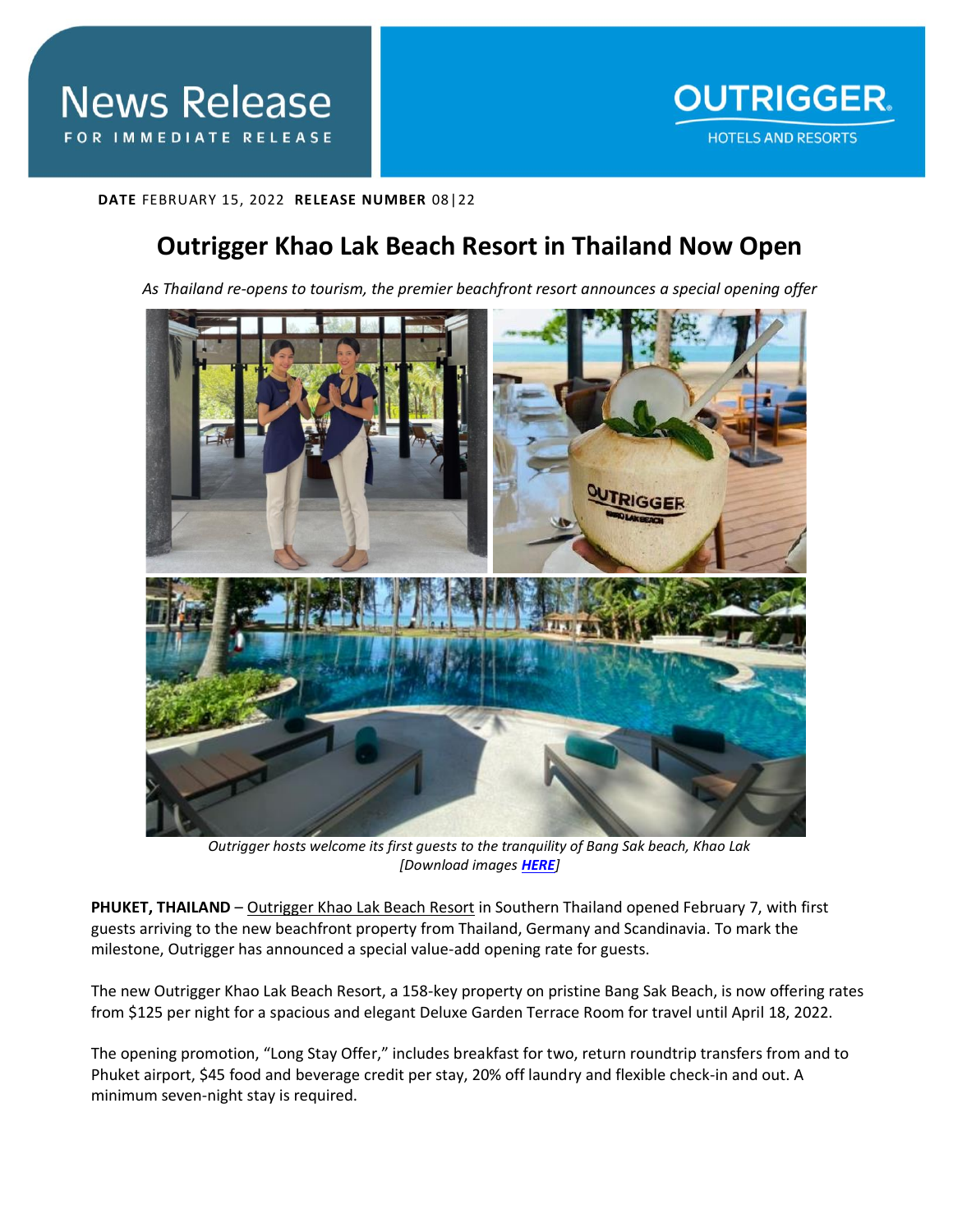The resort, acquired by Outrigger last year, has been refurbished by award-winning architectural firm, Santhaya & Associates (S+A) with new design elements emphasizing a seamless connection between sea, sand and the green landscape. Outrigger canoe motifs and local Southern Thai artifacts such as textured prints and relaxed earth tone colors, promote a sense of tranquility for guests seeking unity with nature.

The property is absolute beachfront with all rooms, suites and villas featuring a balcony or terrace. Resort villas include private plunge pools – perfect for couples. From the re-styled lobby via the lush tropical garden to the beachside Edgewater Bar & Grill, the entire resort has been reimagined to help guests relax in comfort and style.

"Outrigger Khao Lak Beach Resort is a tropical paradise; guests can unwind in our swimming pool or plush cabanas while enjoying the breathtaking views of the Andaman Sea," said Tony Pedroni, Outrigger's area general manager for Thailand. "Our beachfront Edgewater Bar & Grill is proving very popular with delicious culinary and cocktail offerings in a spectacular 'chill-out' atmosphere."

Designed as a focal meeting and relaxing space for guests, Edgewater Bar & Grill has a large open-concept kitchen with lounge chairs, sofas, daybeds and tropical swing chairs.

This is Outrigger's second Thailand property to open in the last few months – the first being Outrigger Surin Beach Resort in late December. A third property, Outrigger Koh Samui Beach Resort is scheduled to open by July 2022.

To take advantage of the "Long Stay Offer" promotion at Outrigger Khao Lak Beach Resort, visit [outrigger.com,](https://www.outrigger.com/) or contact your preferred travel agent.

Outrigger Khao Lak Beach Resort are options under both the Thai Government's Test and Go or 'sandbox' programs. The property is SHA-Plus Certified and all Outrigger hosts are 100% vaccinated.



*Room rendering; comfort and relaxation at the new Outrigger Khao Lak Beach Resort*